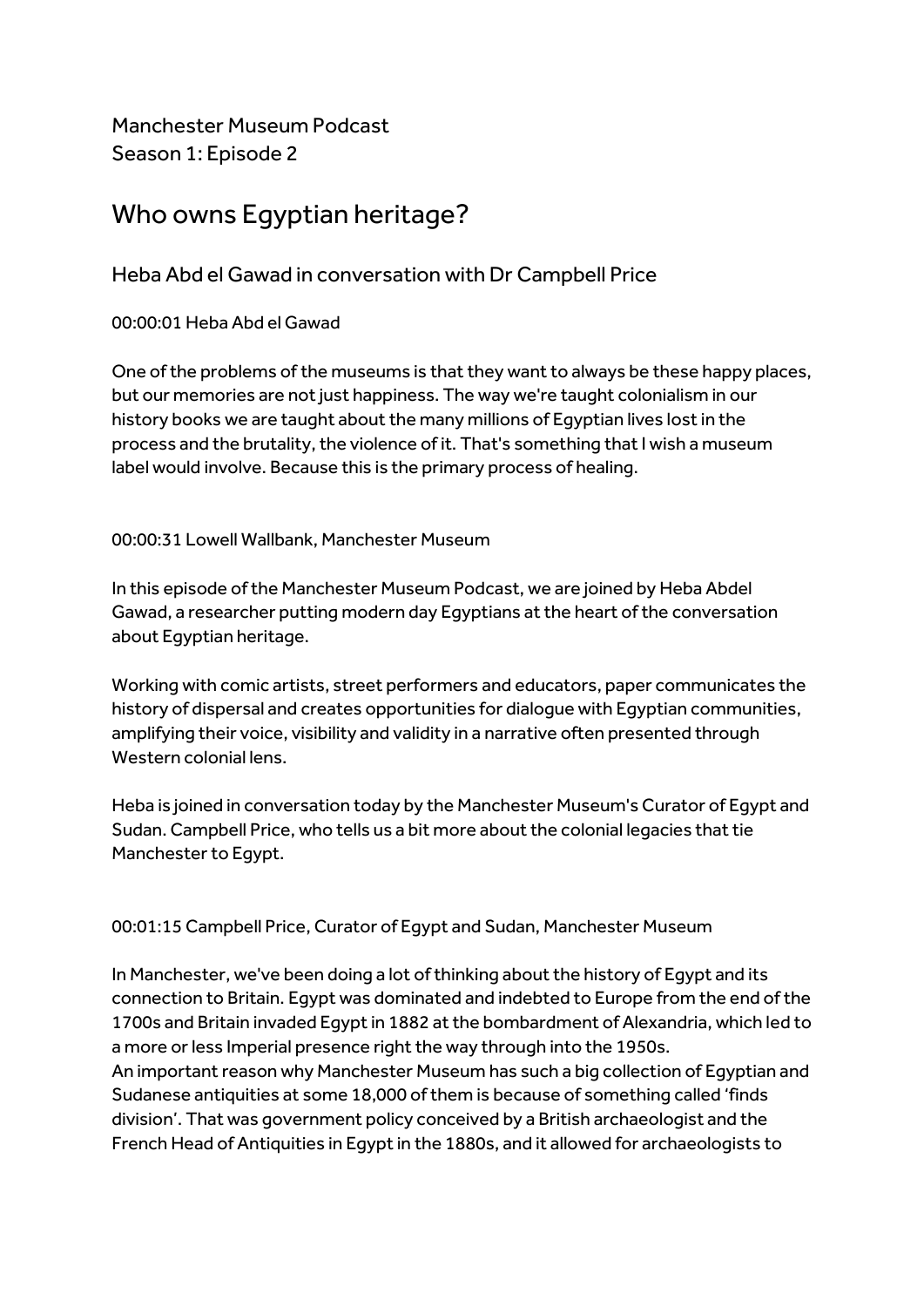export a proportion of their finds, often a very generous proportion of their finds, and this results in the dispersed heritage of Egyptian antiquity all over the world. The museum in Manchester is increasingly open to addressing this aspect of Egyptian history, but also of British history. And it's important because often when you see Egyptian and Sudanese antiquities in museums, it is not clear exactly how they came to be where they are today. It was through this exploration a few years ago that I met my friend and colleague Heba Abd el Gawad and we got talking about how you map this distribution of finds and how you can bring in the voices of contemporary Egyptians to a conversation about how and why that material has been so widely distributed. So we talked about questions of identity, questions of entitlement and ownership, and questions of history which are sometimes rather difficult or rather uncomfortable to talk about. And we asked, ultimately, who owns Egyptian history? Who owns Egyptian heritage and why might those questions be of relevance to us in Manchester Museum today?

Can I begin then, Heba, thank you so much for joining us. You have been leading a project recently called Egypt's Dispersed Heritage. Could you tell us a little bit about that please?

#### 00:04:09 Heba Abd el Gawad

So the project is on, as the title said, Egypt's Dispersed Heritage. All of the listeners would know that there is a piece of ancient Egypt just at the doorstep of nearly every town, not only in the UK, but perhaps all over the world. So the question that always would come up is like how did something very tiny or very large from Egypt end up all the way being dispersed in Japan in the UK, in Ghana, in Australia, in North America, and the labels never tell us how it ended up being in the museum, why? But most importantly, it never tells us how the Egyptians have felt back then, when the objects left Egypt, or today on having their heritage exported and extracted out of Egypt. So the project came after the Artefacts of Excavation project that was equally funded by the Arts and Research, the AHRC, the Arts and Humanities Research Council in the UK funding body, and between 2012 and 2017 a group of researchers led by Alice Stephenson, who is currently based at UCL, were doing some sort of documentation of the British archaeological fieldwork in Egypt between 1880 and 1980, and they've documented that around 350 institutions in 27 countries in five continents have received ancient Egyptian objects from British led excavation. So like, this is such the largest archaeological endeavour in the world. But the question that came up to Alice, and it's part of my interest as well, is where are the Egyptians from this story of dispersal? Such a huge scale and scope? Where is Egypt? Where are the Egyptian voices and views in these itineraries or in these travel itineraries of their objects? So we thought that given that nowhere do we know how the Egyptians felt about this that we start our own adventure in, rather than centring the Egypt that is in the Western museums we centre the Egyptians back into the story of Egypt be it in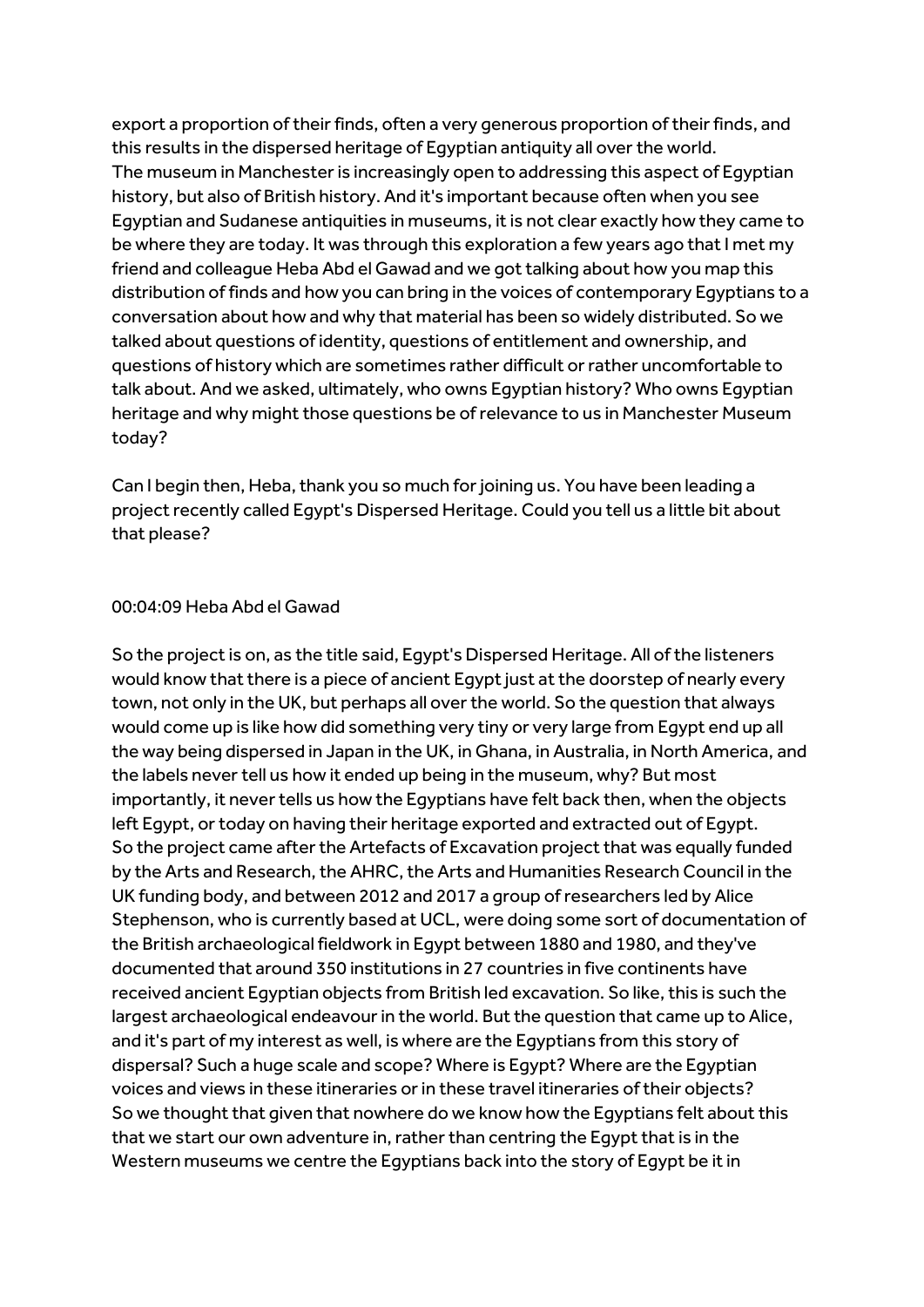Egyptian museums or in Western museums because the Egypt that we see in museums is void of Egypt. It's the construct of this colonial effort, or this British colonial adventure. And it's much of imagined space, it's a concept rather than a culture, and the only way to bring Egyptians back into the story is having their views and voices centred around such export and extraction of finds. So what we're doing is that we're working closely, and this has been even from the phase of planning with Egyptian partners. These partners are comic artists, visual artists, educators and community activists, into how we can use these stories of how Egyptian objects were extracted and exported from Egypt to the world. Use it to serve the communities back and also to centre the Egyptian voices into the stories, for them to know better how their objects and ended up being all over the world, and to have their views on how they want to use these pieces of information to serve their own needs and interests.

# 00:07:53 Campbell Price

That's wonderful, thank you. As you know, I think the Egypt Dispersed Heritage project is a fantastic endeavour and I think it's really important and I'm delighted Manchester Museum has been able to support it in a small way. How would you say your work has actually been viewed in Egypt itself? Because I know you've done events there.

#### 00:08:15 Heba Abd el Gawad

Yes, we've been, well, actually, we were meant to have like more in person events, but we're very lucky that we managed to had one recently. But COVID-19 has hit us hard, but it was very interesting, because perhaps that was like, I know it's awful to say this, but not COVID-19 actually, we've benefited of it that everything ended up into the virtual, digital world and we had some sort of a social media plan into using social media as a platform to reach as many Egyptians as we can at a single moment, and also to give them an opportunity to respond back. And Egypt is one of the leading countries in the number of social media users all over the world. And the demography of these users, it's very much representative of the whole of Egypt, be it from a social perspective and an education and cultural perspective as well. So it's very much representative of Egypt's multi-vocality.

So we decided that we do something that is interactive, but that can be relatable to the Egyptians, and it can be responsive to local and global events and relevant to people's lives, and Egyptians are renowned for their fantastic sense of humour and satire and ability to convert everything into a joke, and perhaps it's one of our coping mechanisms that we've adopted along the years. So, we started releasing comic strips, biweekly ones with our fantastic comic artist Nasser Junior, and Nasser uses mainly social media as the main medium to disperse if I'm allowed to say, disperse this work as well. So he's very much, he knows very well the workings of Egyptian social media and knows the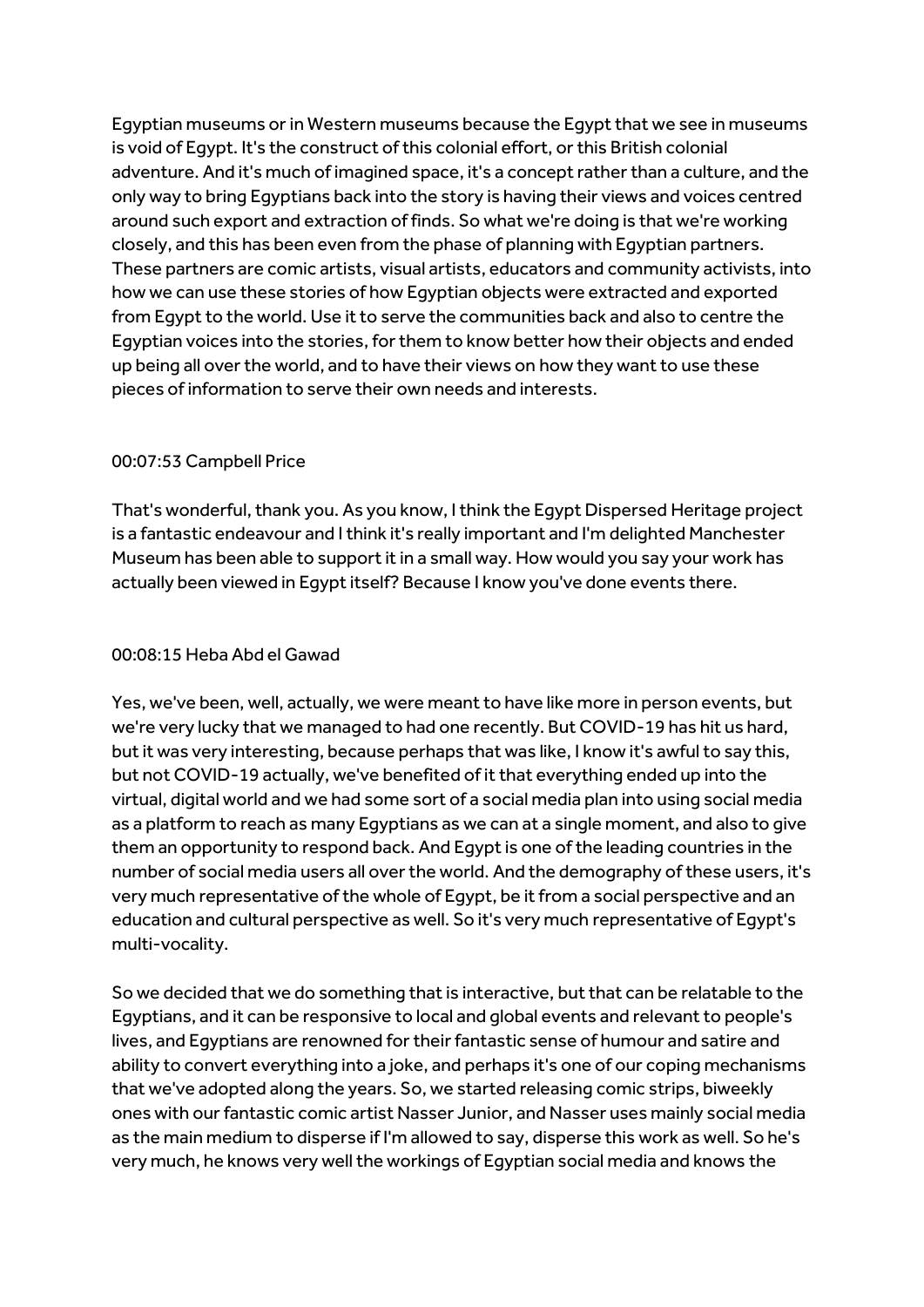taste of audiences very well and we've been working closely with him, releasing the comic series called Nasser, Heba and our Dispersed Heritage, and the idea came to us when I was discussing the project with Nasser and it hit us when I was telling him the scale and scope of dispersal, and he made something that is really funny, he made himself like as if he was wrapping himself with tissue paper as a mummy, that he equally wants to travel the world and he would tell me, can you tell the museums that there is another mummy ready to travel the world too? And that was amazing, because that was everyone's response and that also is relevant to how, like as you know, Egyptians do struggle to get visas to travel the world. The modern Egyptians, but the ancient Egyptians don't have this problem at all whatsoever, every country is very much happy to welcome ancient Egyptian objects, but we, the modern Egyptians are usually denied access for a variety of political, social and cultural reasons, to travel the world. So, that was a way of how, like, the irony and perhaps like the misrepresentation of modern Egypt and ancient Egypt, and this was our starting point. So Nasser, Heba and our Dispersed Heritage is the backstage dialogue that Nasser and myself have on the stories, and perhaps the colonial legacies of heritage. And it's our way to engage more Egyptians into discussion because the comics are released in Egyptian Arabic and usually they are, they rely on Egyptian memes like from Egyptian movies and Egyptian jokes. And it's also a critique of the heritage discourse. So it's a way that we are not only telling, we are not only engaging the Egyptians with the stories of how the heritage left Egypt, but we're equally involving them in current debates on the colonial legacies of Western museums, which is usually a debate that interestingly, Egypt ends up being a blind spot in like whenever we hear about, yes, like the current decolonisation wave, and how Western museums are urged more and more to confront their colonial legacies. The Egyptian Gallery seems to be a blind spot. No one talks about colonialism and ancient Egypt, although 'Ancient Egypt' is the result of colonialism. This is, yeah, this is colonialism in your face, so we're trying to make this more apparent for Western and for Egyptian audiences, but primarily to make the Egyptian audiences involved more and more into these discussions which are usually very Western and very academic. So it's again centring the Egyptians into even current debates.

#### 00:12:58 Campbell Price

Yeah, it's a fantastic project and I think you know, because we've talked about it, and I think, coming off of what you just said, one thing I'd love to know, it's really kind of putting you on the spot. What would you like, you know people in the UK, the kind of people who go into museums like we have in Manchester, what would you like them to understand better about Egyptian heritage?

### 00:13:24 Heba Abd el Gawad

Well.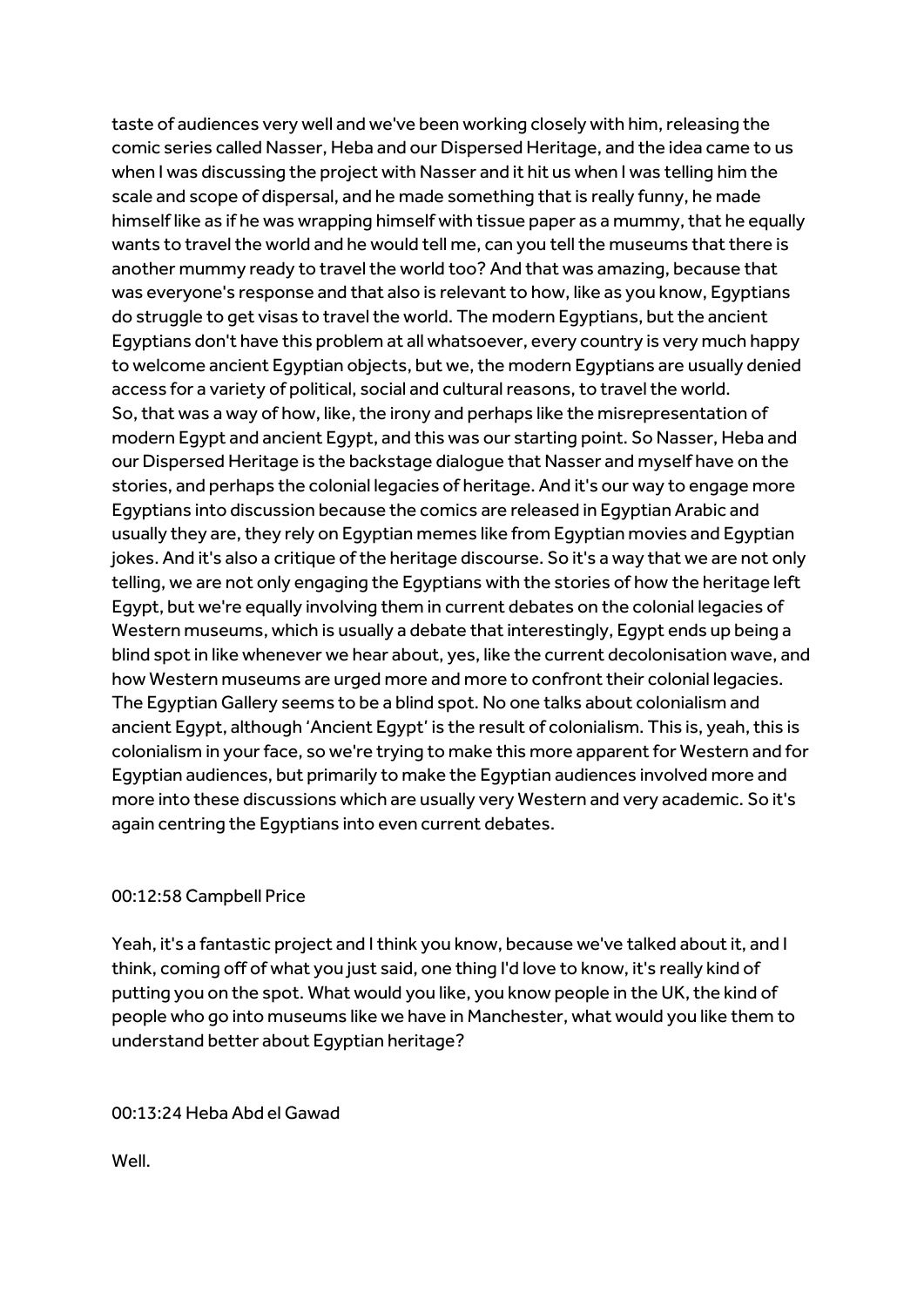00:13:25 Campbell Price

That's a big one, I know.

#### 00:13:28 Heba Abd el Gawad

It is a big one, but it's a very interesting one, and one that I've always thought of because whenever I'm in an in an Ancient Egypt Gallery be it in an Egyptian museum, that's a museum in Egypt or anywhere around the world, I feel totally disconnected. This is not the Egypt that I know and this is not the conception of heritage that I feel. This is not Egypt. This is not my Egypt at least, and I've always thought that Egypt comes in three Cs, let's say, or we can solve this problem through like a formula of three Cs. First of all, I would love people to know that Egypt is a country, it's not a concept, because usually whenever you, in any map, for like in any museum map you would see that there is the Ancient Egypt Gallery and then there is the World Cultures. Egypt is totally alienated from the rest of the world, be it the ancient world or the modern world, and the image that is usually represented is one that is very frozen in time and place, as if Egypt stopped being Egypt after the Pharaohs, so the other C, the first C, is that it's a country, the second C would be continuity. There was, Egypt continued to exist after the Pharaohs, and it has such a multiplicity of cultures, multiplicity of layers. And the last C would be a C of change, that change is inevitable and it doesn't stop making it Egypt. So if when you go and visit Egypt today, if it looks nothing like the ancient Egypt that you have in your mind, that doesn't stop it being Egypt, that makes it the new Egypt, the change that happens everywhere around the world. So, I would love them to know that it's a country and there is a continuity of its history and its people. The people, the places. And also it's a country of constant, it's buzzing with change as well, and that makes it even more interesting.

#### 00:15:40 Campbell Price

Absolutely, absolutely it is, yeah. You're biased and so am I, I quess. But I'm lucky and I've been to Egypt but for a lot of people, you know coming into museum, say in the UK, maybe they personally have not visited. I think you're absolutely right. People come with these preconceived notions of what it must be like in what it should be like, and what they've learned about it, and especially in Manchester where we have this long industrial heritage, I've been looking into this more recently, there's a feeling, especially in the Victorian period when there was that intense finds distribution, there is the feeling that people in Manchester, you know, who are working in the cotton mills, actually, ironically, using cotton from Egypt, there's a feeling that they kind of deserve these objects, because they've worked hard and at the weekend they are going to go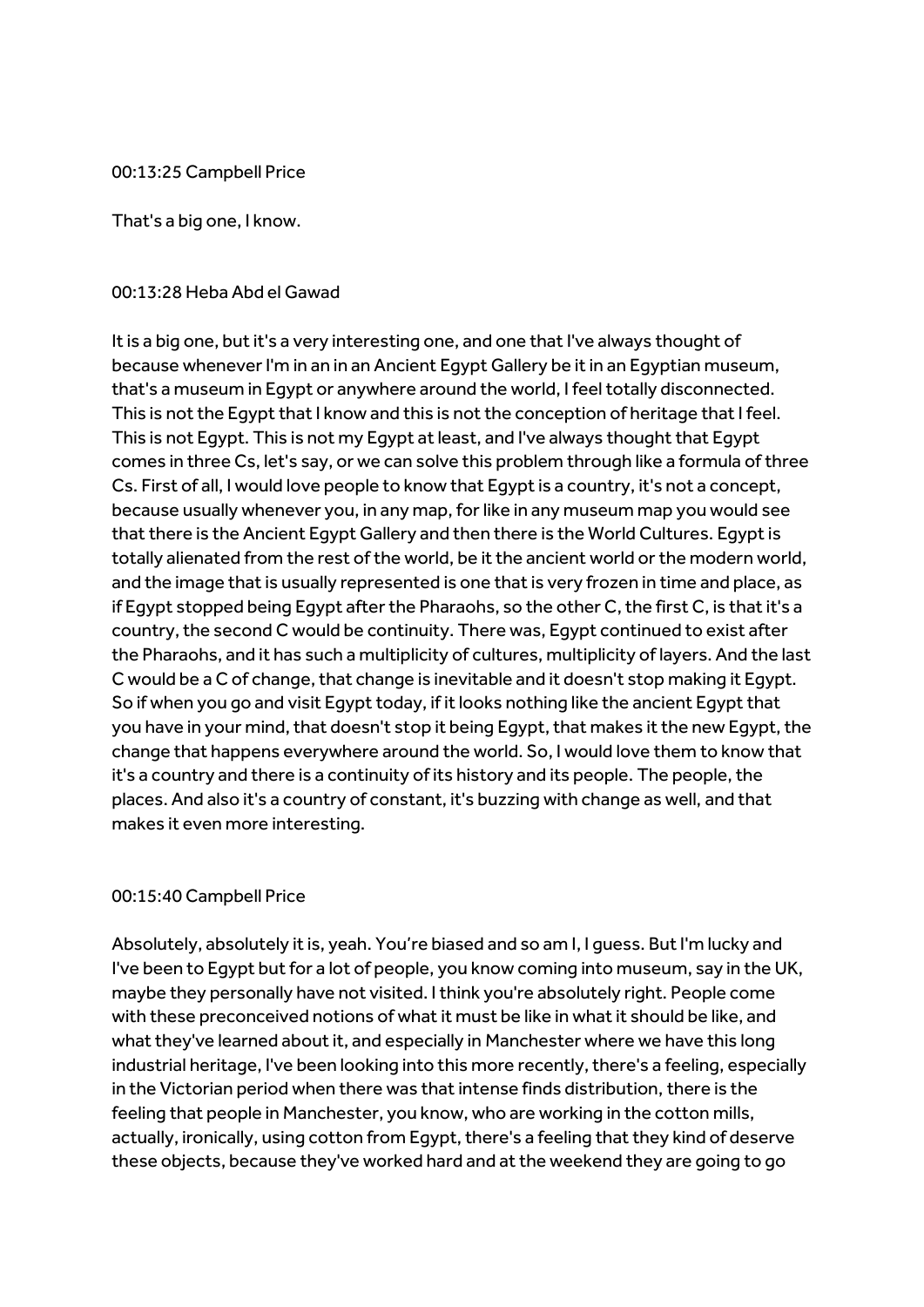and learn something about the ancient past and they really kind of deserve this material and that really leads me to my last question, which is the biggest of all and it's kind of the overall theme of this particular podcast, who owns Egyptian heritage, nowadays?

## 00:16:54 Heba Abd el Gawad

Well that is the big one. I think this comes into like, this is a very, very important question, Campbell, and it's a question that I myself struggle to respond to. I don't have one single answer for it. But what I would like the new museum world, or if there is any change coming up, in the whole world, not only in the museums, after recent events, that we realise that we don't, it belongs to everyone, yes, it's part of human history, but there are priorities, and that we don't all own it at the same level. If I'm allowed to say. So, I would say that the priority would usually stand with those people that the heritage was extracted from because they share with the ancient Egyptians the roots, the land, and that's a conception that was very important in ancient Egypt and it continues to be important in modern Egypt up until today, that we are all bound to Egypt by our roots, Egypt is our root, and once we're taken out of it, we are dead. We're out of our roots. And that's the connection that we have with our past that we share the same land. This is part of us, so, we are the primary beneficiaries, if I'm allowed to say, and that priority should be for the Egyptians. But that doesn't make us the sole owners of it. We share it with the rest of the world, but the world needs to acknowledge that our needs and our perception of it, and the meanings that we derive from it should be prioritised, and then comes the rest of the world. If I'm allowed to say, so we don't solely own it, everyone owns it, but the degree and level of ownership, of course, there should be a difference between the communities that still inhabit the land of Egypt and the people from all over the world that we happily share our heritage and our past with.

#### 00:19:02 Campbell Price

Sure, I think especially this year in 2020 where we're speaking now, people ask that question more. They go into the Egyptian Sculpture Gallery of the British Museum and ask who owns this and how does this material come to be in London and so hopefully in Manchester we can address these questions more explicitly because as you said, it's really colonialism in your face, but in the past it's been such a blind spot.

#### 00:19:33 Heba Abd el Gawad

It is, it is. It's interesting also because I think one of the ways that we can confirm this easily is just being honest, and one of the problems of the museums is that they want to always be these happy places, but our memories are not just happiness, and if you, I think, I'm not trying to be pessimistic, but it's these moments of sadness or these